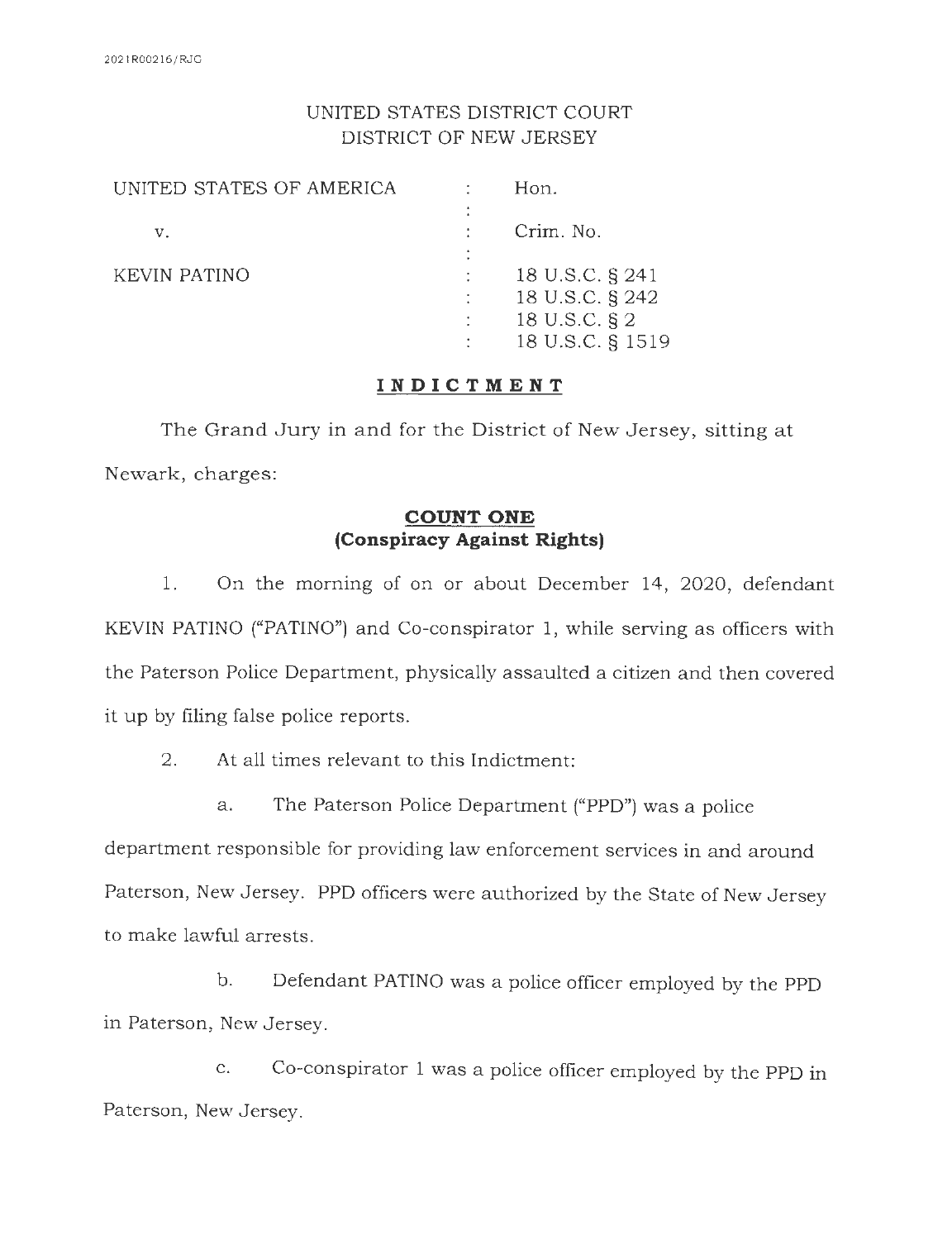d. As police officers, and while acting under color of law, defendant PATINO and Co-conspirator 1 were required to comply with the Constitution and laws of the United States. Accordingly, defendant PATINO and Co-conspirator 1 were required to respect the right of others to be free from unreasonable search and seizure during an investigation and arrest, including the right to be free from the use of unreasonable force.

e. Victim 1 was a resident of Paterson, New Jersey.

f. PPD Officers 1 and 2 were employed by the PPD and were working in their official capacities on December 14, 2020.

3. On or about December 14, 2020, the PPD received a call regarding a "suspicious person" on Madison Avenue in Paterson, New Jersey (the "Call"). PPD Officer 1 and PPD Officer 2 responded to the Call and encountered an individual, who appeared to be the suspicious person described in the Call  $("Suspect 1").$ 

4. Defendant PATINO and Co-conspirator 1 arrived in an unmarked PPD vehicle (the "Unmarked Vehicle"). Defendant PATINO and Co-conspirator 1 were wearing plain clothes and tactical vests with patches on the front and back marked "POLICE" and were displaying their PPD badges. Defendant PATINO and Co-conspirator 1 parked and got out of the Unmarked Vehicle and were present while Officer 1 and Officer 2 were speaking with Suspect 1.

5. At or about this time, Victim 1 went into a local convenience store on his way to work. Victim 1 then left the convivence store and walked towards where the PPD Officers were parked, stood nearby, and observed the PPD

2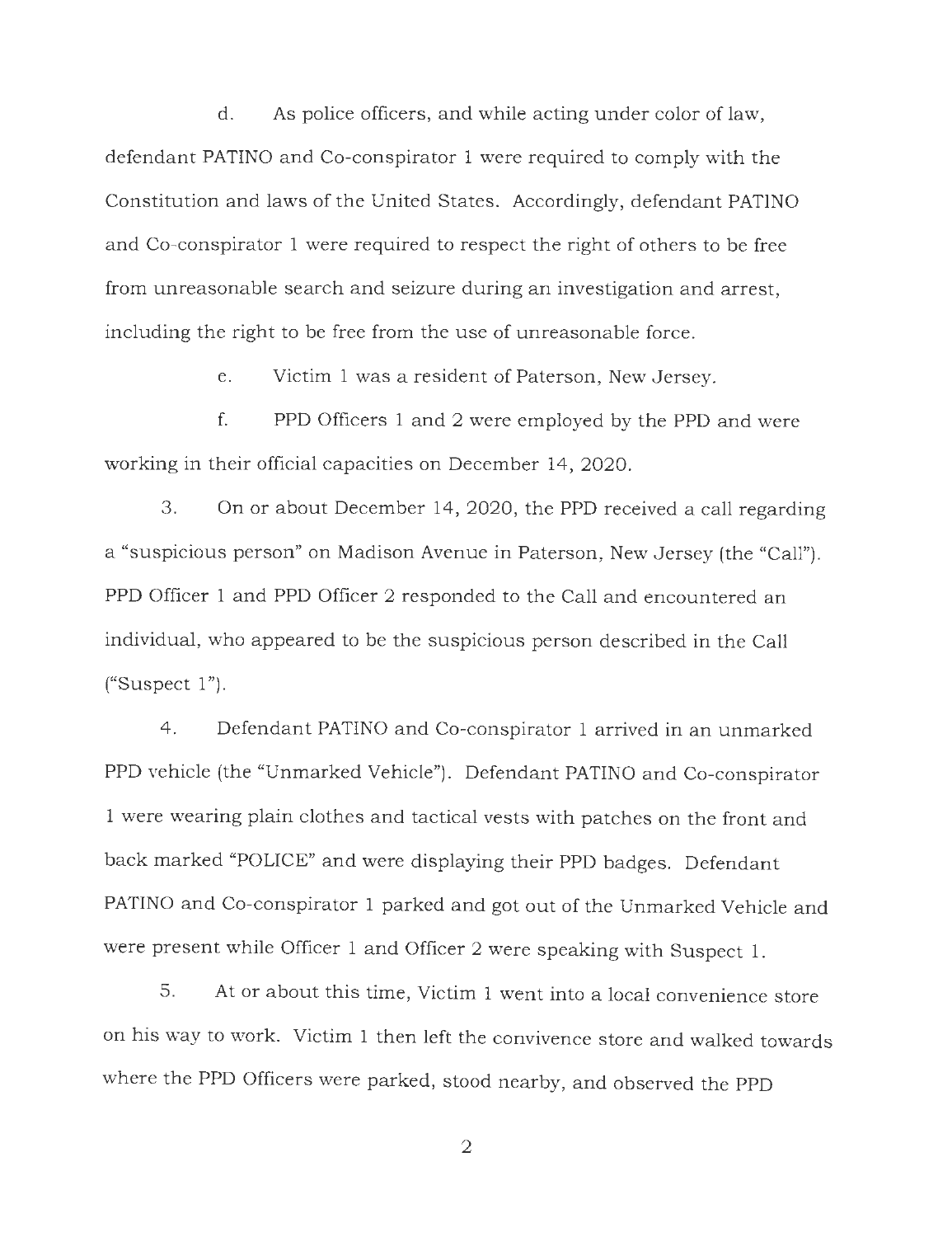Officers' interaction with Suspect 1. Victim 1 then walked away on Madison Avenue.

6. After their encounter with Suspect 1 ended, PPD Officer 1 and PPD Officer 2 returned to their vehicle and PATINO and Co-conspirator 1 returned to and entered the Unmarked Vehicle.

7. Co-con spirator 1 then drove the Unmarked Vehicle towards Victim 1, who was walking down Madison Avenue. Co-conspirator 1 rolled down the driver's side window of the Unmarked Vehicle and repeatedly asked Victim 1: "What did you say?" In response, Victim 1 stated that he had not said anything and kept walking. Co-conspirator 1 then made a sharp left turn with the Unmarked Vehicle towards Victim 1 and parked the Unmarked Vehicle.

8. Defendant PATINO and Co-conspirator 1 then got out of the Unmarked Vehicle and approached Victim 1 and grabbed hold of him. Victim 1 attempted to separate himself from defendant PATINO and Co-conspirator 1. In response, defendant PATINO struck Victim 1 in the face and body numerous times. While defendant PATINO was striking Victim 1, Co-conspirator 1 grabbed hold of Victim 1. Co-conspirator 1 then picked Victim 1 up and threw Victim 1 to the ground. While Victim 1 was on the ground, defendant PATINO repeatedly struck Victim 1.

9. Under the circumstances, the force that defendant PATINO and Co-conspirator 1 applied to Victim 1 was unreasonable and excessive.

3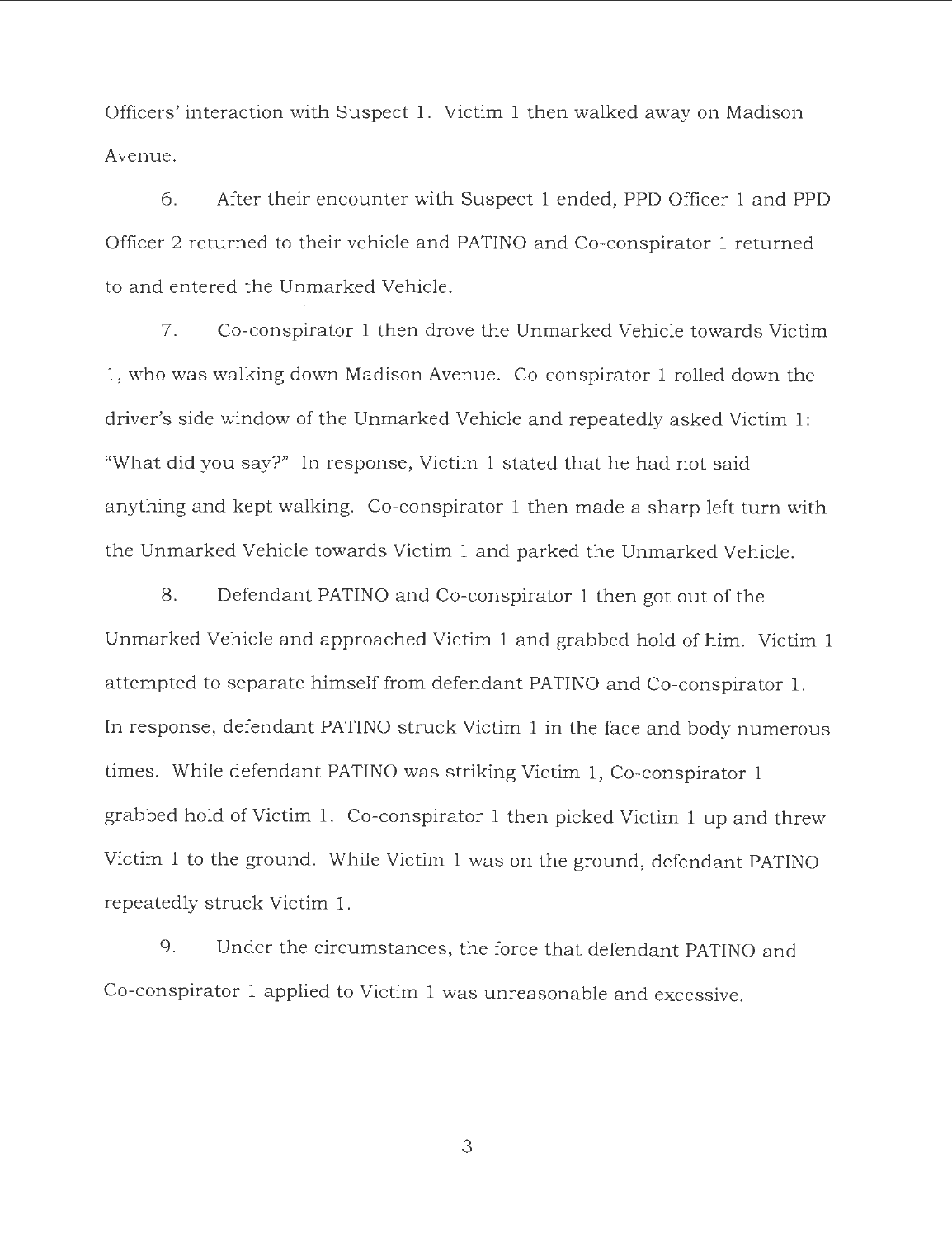10. Following their unreasonable and excessive use of force against Victim 1, PATINO and Co-conspirator 1 each filed false reports with the PPD in an attempt to cover up their conduct.

11. On or about December 14, 2020, in Passaic County, in the District of New Jersey, and elsewhere, the defendant,

#### **KEVIN PATINO,**

while serving as a law enforcement officer in the Paterson Police Department, and acting under color of law, knowingly and willfully conspired and agreed with Co-conspirator 1 and others to injure, oppress, threaten, and intimidate Victim 1 in the free exercise and enjoyment of a right and privilege secured to him by the Constitution and laws of the United States, namely, to be free from unreasonable searches and seizures, which includes the right to be free from the use of unreasonable force by a law enforcement officer.

In violation of Title 18, United States Code, Section 241.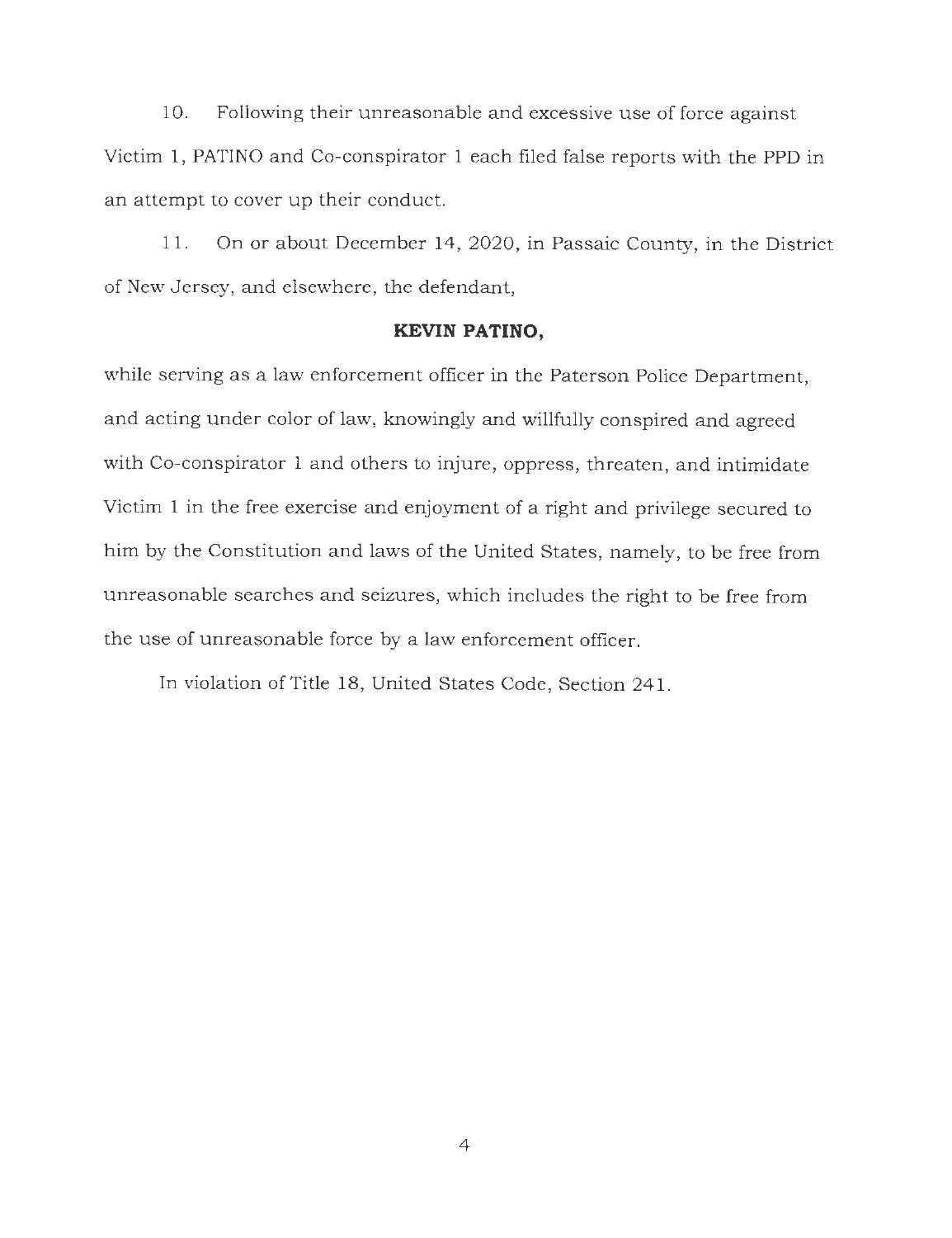#### **COUNT TWO (Deprivation of Rights Under Color of Law)**

12. Paragraphs 1 through 10 of this Indictment are re-alleged here.

13. On or about December 14, 2020, in Passaic County, in the District of New Jersey, and elsewhere, the defendant,

#### **KEVIN PATINO,**

while acting under color of law, unlawfully assaulted Victim 1, thereby willfully depriving Victim 1 of the right, secured and protected by the Constitution and laws of the United States, to be free from unreasonable searches and seizures, which includes the right to be free from the use of unreasonable force by a law enforcement officer, resulting in bodily injury to Victim 1.

In violation of Title 18, United States Code, Section 242 and Section 2.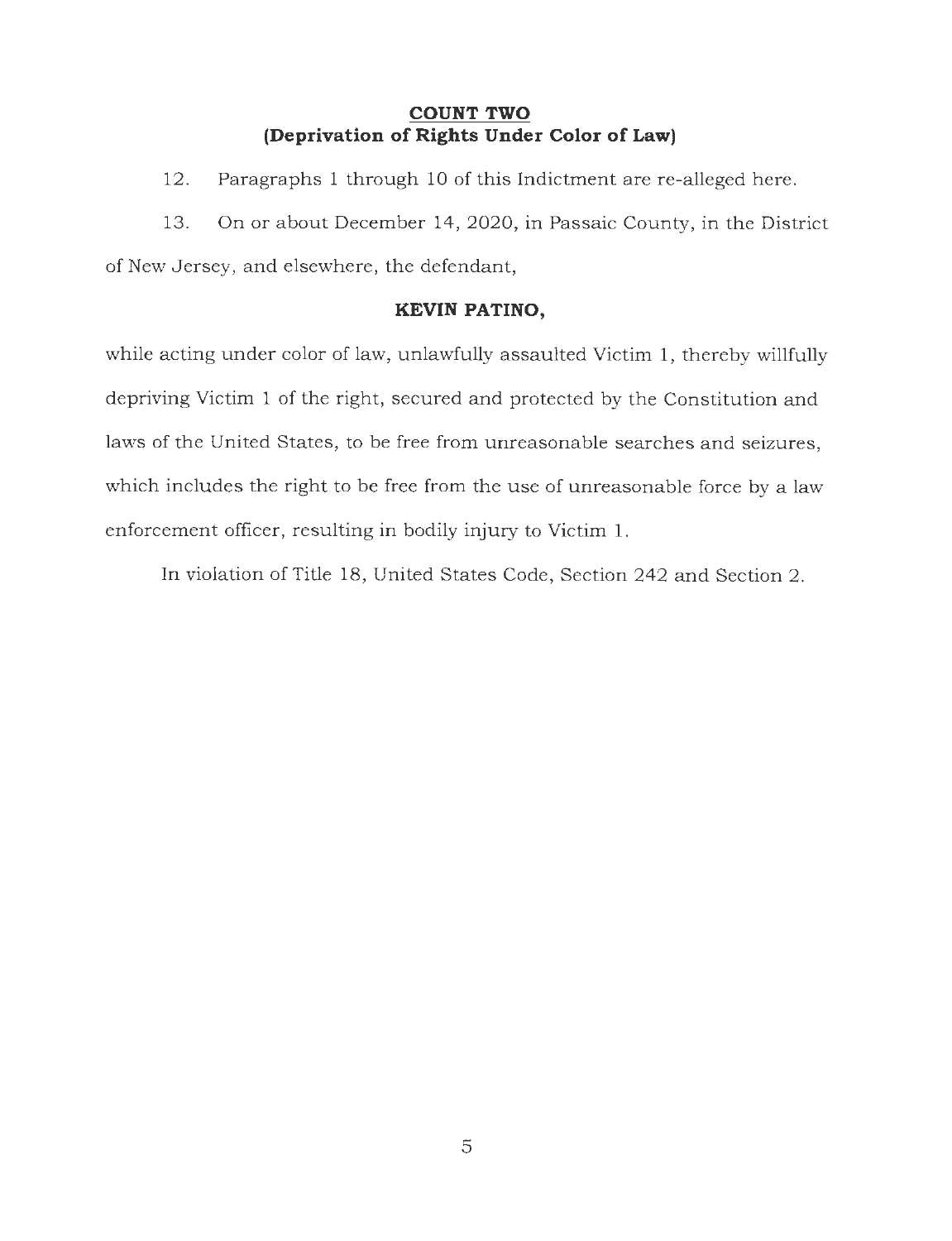#### **COUNT THREE (Falsification of Record)**

14. The allegations set forth in paragraphs 1 through 10 of this Indictment are re-alleged here.

15. On or about December 14 , 2020, in Passaic County, in the District of New Jersey, and elsewhere, the defendant,

#### **KEVIN PATINO,**

in relation to and in contemplation of a matter within the jurisdiction of the Federal Bureau of Investigation, an agency of the United States, knowingly concealed, covered up, falsified, and made false entries in a Paterson Police Department report about the December 14, 2020 incident involving Victim 1 charged in Counts One and Two, with the intent to impede, obstruct, and influence the investigation and proper administration of such matter; that is, defendant PATINO: (a) falsely reported that Victim 1 had walked towards PATINO and Co-conspirator 1 "screaming profanities" and "acting belligerent" and "causing a disturbance to the residents around the surrounding area;" (b) falsely reported that Victim 1 had approached PATINO and Co-conspirator 1 and proceeded to get in "an aggressive fighting stance by blading his body and clutching his fist;" and (c) omitted that PATINO and Co-conspirator 1 had continued to strike Victim 1 after Victim 1 was on the ground.

In violation of Title 18, United States Code, Section 1519.

6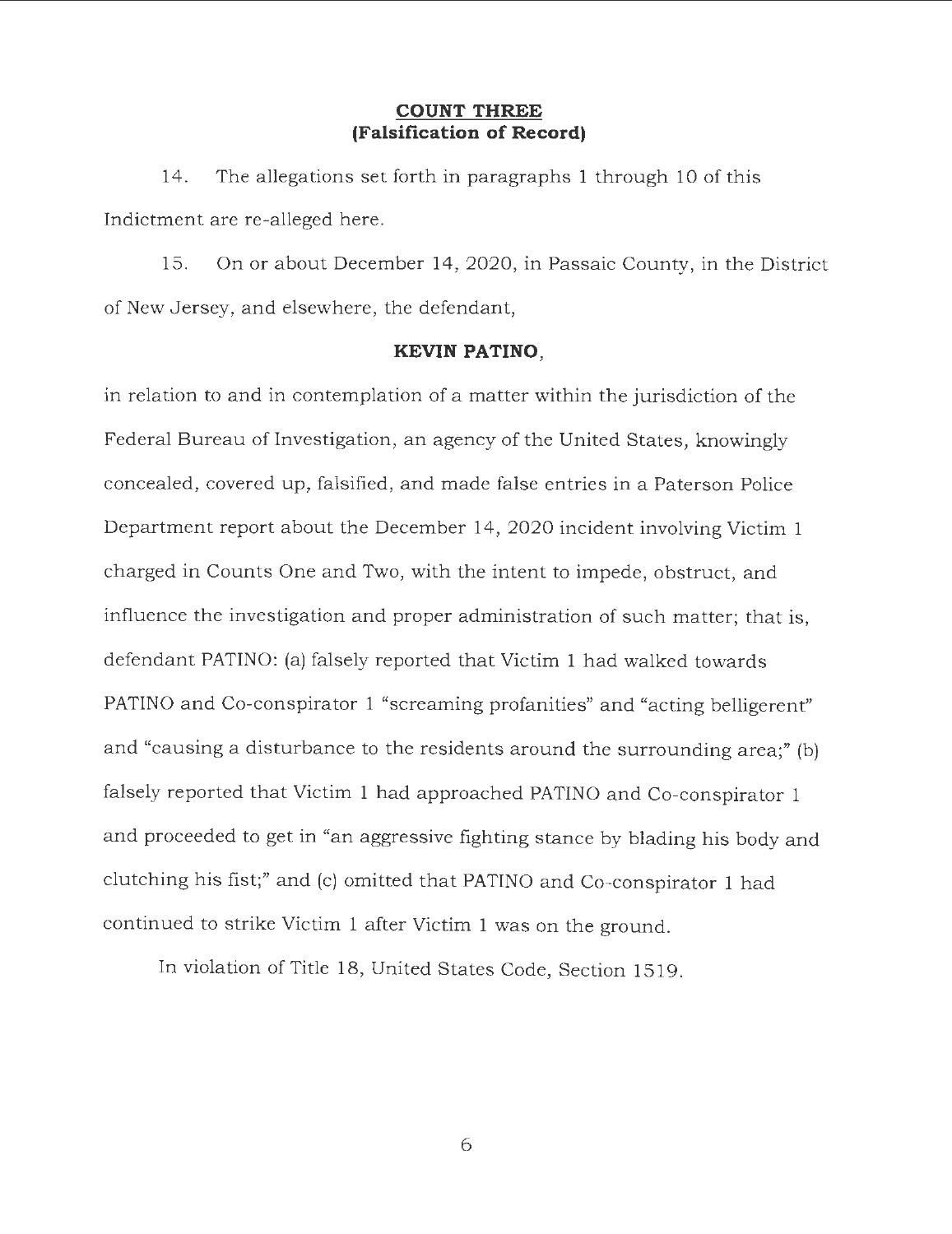#### **COUNT FOUR (Falsification of Record)**

16. The allegations set forth in paragraphs 1 through 10 of this Indictment are re-alleged here.

17. On or about December 14, 2020, in Passaic County, in the District of New Jersey, and elsewhere, the defendant,

#### **KEVIN PATINO,**

in relation to and in contemplation of a matter within the jurisdiction of the Federal Bureau of Investigation, an agency of the United States, knowingly concealed, covered up, falsified, and made false entries in a Paterson Police Use of Force Report about the December 14, 2020 incident involving Victim 1 charged in Counts One and Two, with the intent to impede, obstruct, and influence the investigation and proper administration of such matter; that is, defendant PATINO: (a) falsely reported that Victim 1's "Aggressive resistance(attempt to attack or harm)" had led to the use of force; (b) falsely reported that Victim 1 had used a "Verbal/Fighting stance Threat, Attack with Hands, fists, legs, Resisted arrest/police officer control"; (c) falsely listed "Right Cheek, Left Cheek" as the only points of contact with Victim 1; and (d) falsely state that Victim 1 had not been injured in the incident.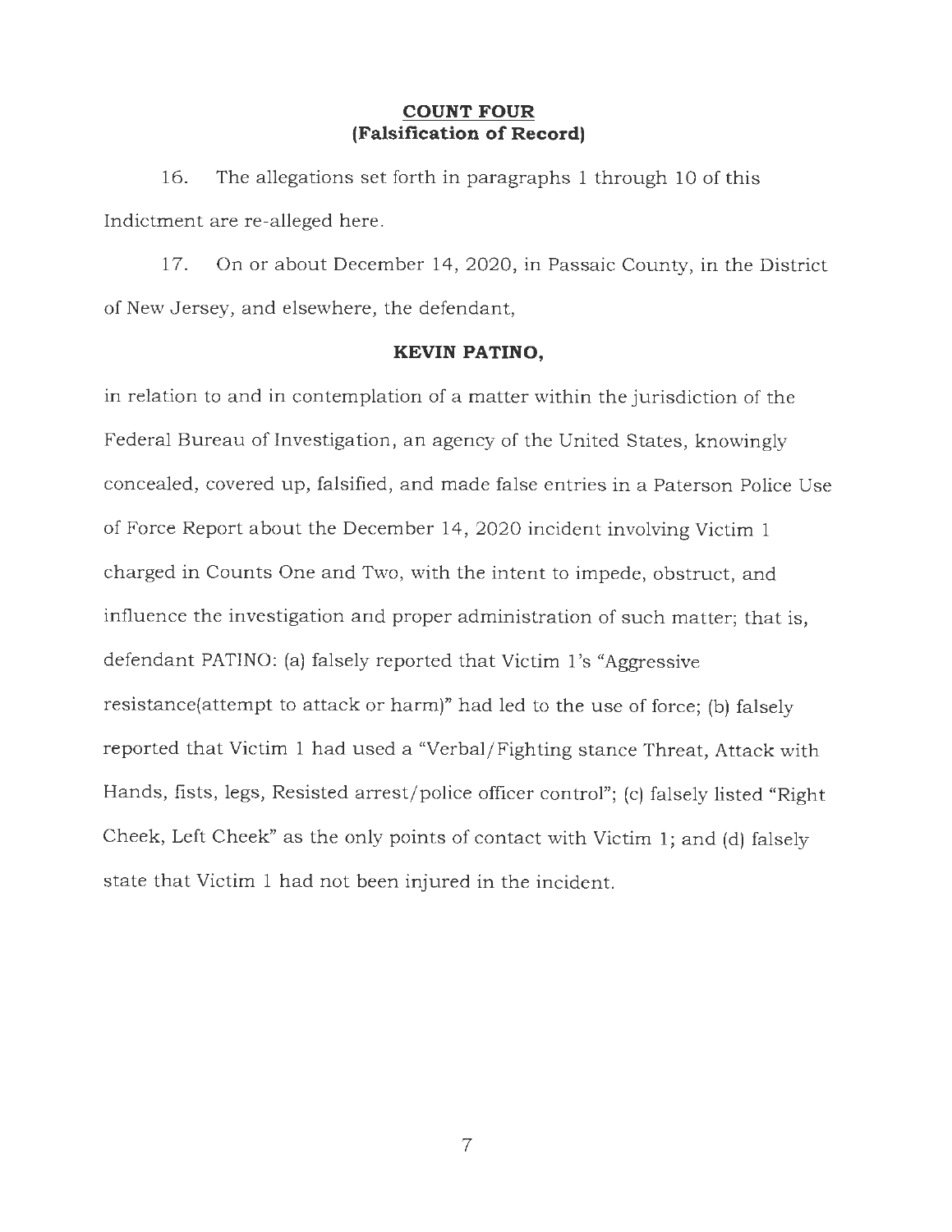In violation of Title 18, United States Code, Section 1519.

A TRUE BILL

PHILIP R. SELLINGER

United States Attorney

FOREPERSON